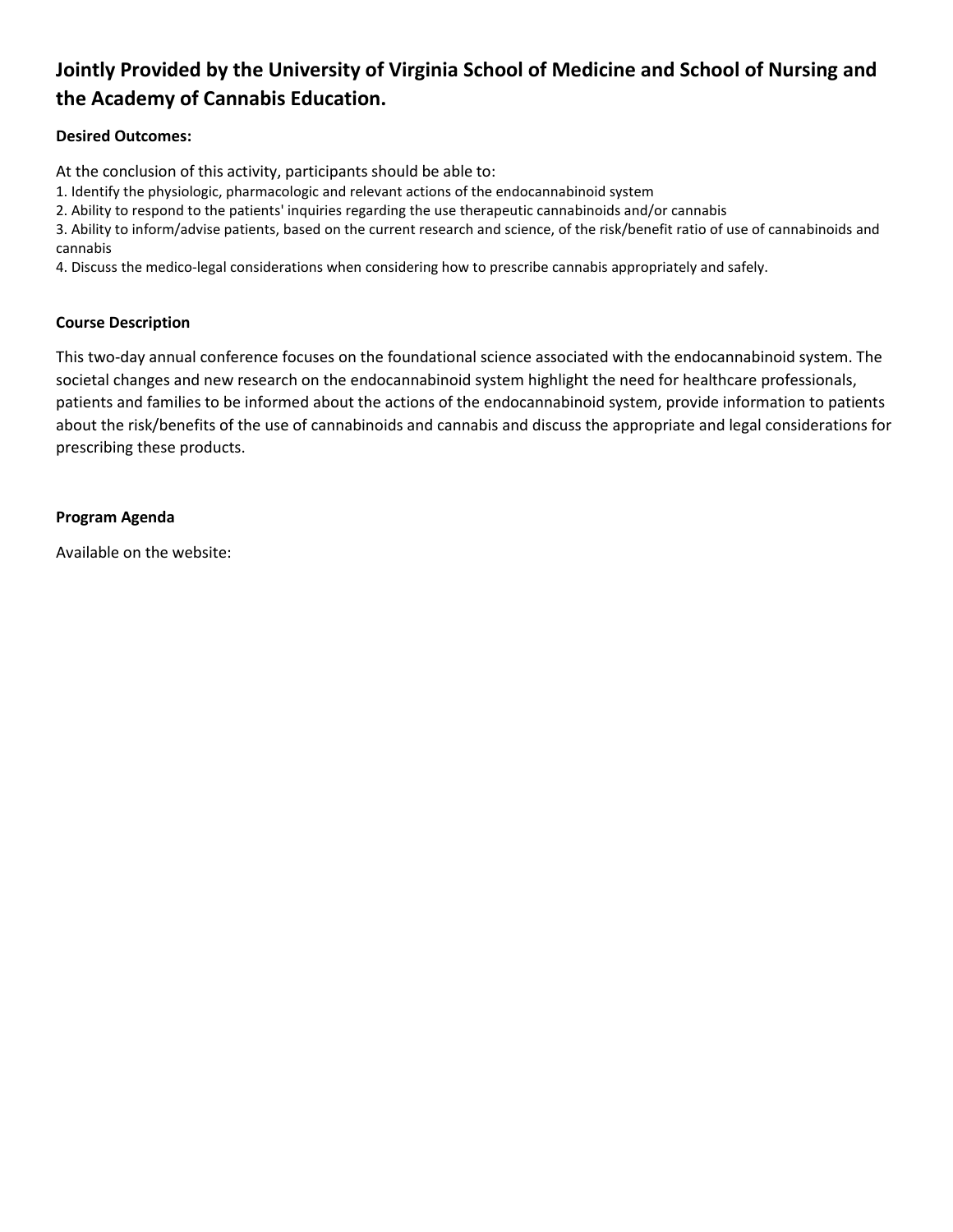### **ACE Conference Accreditation Statements for UVA Accredited sessions/program**



In support of improving patient care, this activity has been planned and implemented by the Academy of Cannabis Education and the University of Virginia School of Medicine and School of Nursing is jointly accredited by the Accreditation Council for Continuing Medical Education (ACCME), the Accreditation Council for Pharmacy Education (ACPE), and the American Nurses Credentialing Center (ANCC), to provide continuing education for the healthcare team.



This activity was planned by and for the healthcare team, and learners will receive 16.75 Interprofessional Continuing Education (IPCE) credit for learning and change.

### *AMA PRA CATEGORY 1 CREDITS TM*

The University of Virginia School of Medicine and School of Nursing designates this live activity for a maximum of **16.75 AMA PRA Category 1 Credits**.<sup>™</sup> Physicians should claim only the credit commensurate with the extent of their participation in the activity.

#### **ANCC CONTACT HOURS**

The University of Virginia School of Medicine and School of Nursing awards **16.75 contact hour(s)** for nurses who participate in this educational activity and complete the post activity evaluation.

#### **ACPE**

Credit will be uploaded to CPE Monitor within 60 days of the end date of the activity. A certificate from our learning portal validates only learner participation. It will be the responsibility of the pharmacist or pharmacy technician to provide the correct information in order to receive credit for participating in this CE activity. Please log into your NABP Profile to see your credit recorded and print your official transcript.

#### **AAPA**



The University of Virginia School of Medicine and School of Nursing has been authorized by the American Academy of PAs (AAPA) to award AAPA Category 1 CME credit for activities planned in accordance with AAPA CME Criteria.

This activity is designated for **16.75** AAPA Category 1 CME credits. PAs should only claim credit commensurate with the extent of their participation.

#### **APA**



Continuing Education (CE) credits for psychologists are provided through the co-sponsorship of PSYCHOLOGICAL the American Psychological Association (APA) Office of Continuing Education in Psychology (CEP). The APA CEP Office maintains responsibly for the content of the programs.

The University of Virginia School of Medicine and School of Nursing designates this live activity for a maximum of **16.75** continuing education hours.

#### **ASWB**



As a Jointly Accredited Organization, The University of Virginia School of Medicine and School of Nursing is approved to offer social work continuing education by the Association of Social Work Boards (ASWB) Approved Continuing Education (ACE) program. Organizations, not individual

courses, are approved under this program. State and provincial regulatory boards have the final authority to determine whether an individual course may be accepted for continuing education credit. The University of Virginia School of Medicine and School of Nursing maintains responsibility for this course. Social workers completing this course receive **16.75 continuing education credits**.

### **Hours of Participation**

The University of Virginia School of Medicine and School of Nursing awards **16.75 hours participation** (consistent with the designated number of *AMA PRA Category 1 Credit(s) TM* or ANCC contact hours) to a participant who successfully completes this educational activity. The University of Virginia School of Medicine and School of Nursing maintains a record of participation for six (6) years.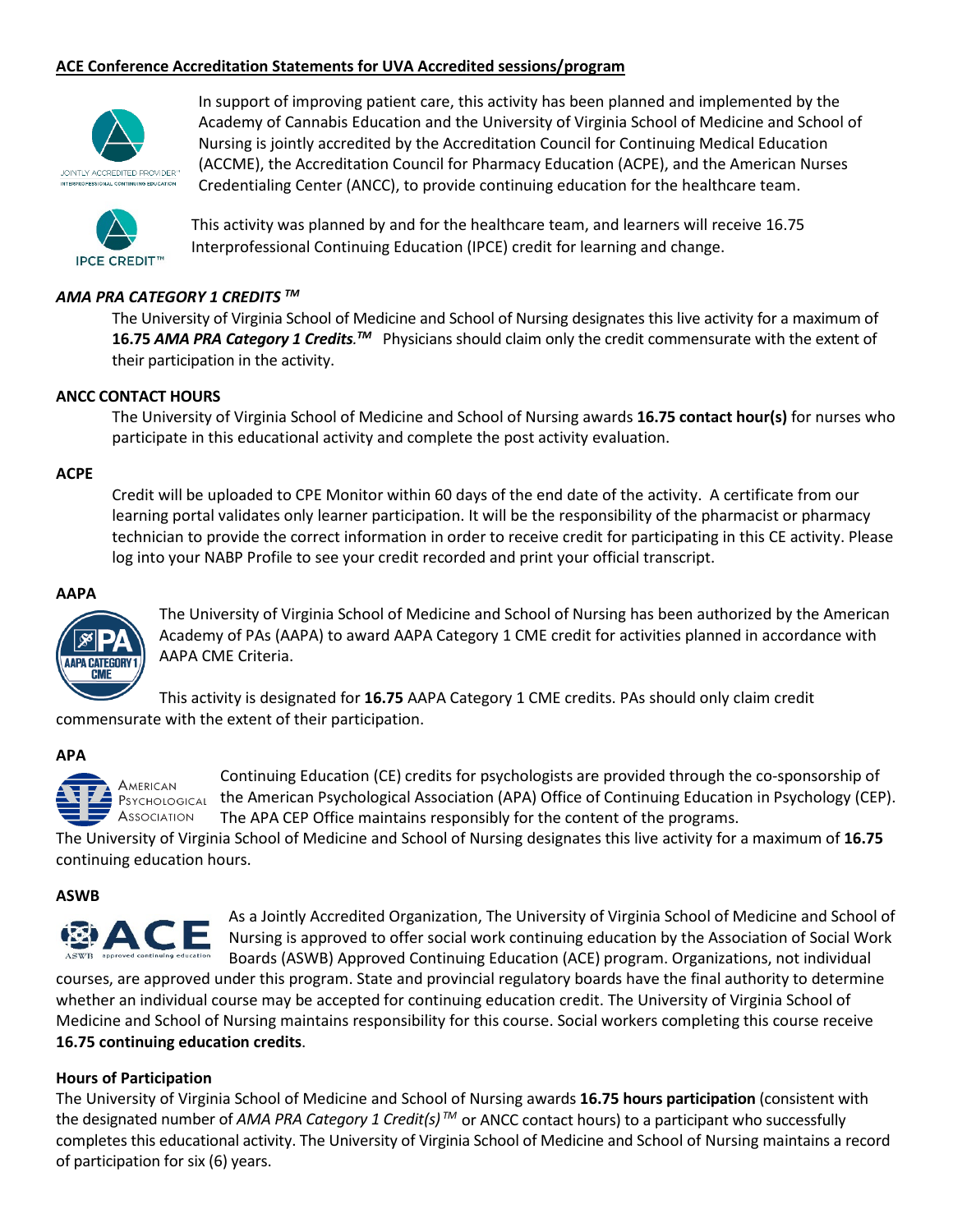### **Disclosure of faculty financial affiliations**

The University of Virginia School of Medicine and School of Nursing as a Joint Accreditation Provider adhere to the ACCME Standards for Integrity and Independence in Accredited Continuing Education, released in December 2020, as well as Commonwealth of Virginia statutes, University of Virginia policies and procedures, and associated federal and private regulations and guidelines. As the accredited provider for this CE/IPCE activity, we are responsible for ensuring that healthcare professionals have access to professional development activities that are based on best practices and scientific integrity that ultimately supports the care of patients and the public.

All individuals involved in the development and delivery of content for an accredited CE/IPCE activity are expected to disclose relevant financial relationships with ineligible companies occurring within the past 24 months (such as grants or research support, employee, consultant, stock holder, member of speakers bureau, etc.). The University of Virginia School of Medicine and School of Nursing employ appropriate mechanisms to resolve potential conflicts of interest and ensure the educational design reflects content validity, scientific rigor and balance for participants. Questions about specific strategies can be directed to the University of Virginia School of Medicine and School of Nursing of the University of Virginia, Charlottesville, Virginia.

# *The faculty, staff and planning committee engaged in the development of this CE/IPCE activity in the Joint Accreditation CE Office of the School of Medicine and School of Nursing have no financial affiliations to disclose.*

### **Disclosure of discussion of non-FDA approved uses for pharmaceutical products and/or medical devices**

As a Joint Accreditation provider, the University of Virginia School of Medicine and School of Nursing, requires that all faculty presenters identify and disclose any off-label or experimental uses for pharmaceutical and medical device products. It is recommended that each clinician fully review all the available data on new products or procedures prior to clinical use.

### **Disclosure(s):**

*Greg Gerdeman PhD serves on the Advisory Committee/Board at Tennessee Farmaceuticals and has stock/ownership in Weir Wellness and receives a retainer for those services.* His Presentation is the Evolution of the Endocannabinoid System

*Deborah Malka PhD MD serves as a consultant to Three Wells.* Her presentations are entitled "Who is the Patient? Age-specific Cannabis Treatment" and "Introduction to Clinical Cannabis Practice".

*Paul Callicoat MD has stock/ownership in Sacoxie Nursery.* He is a panelist on the MO Cannabis Clinician Panel.

*Lisa Roark MD has stock/ownership at The Dispensary, LLC and Roark Family Health LLC.* She is a panelist on the MO Cannabis Clinician Panel.

*Ethan Russo MD is the founder and CEO for CReDO Science. He is employed, holds a patent and has stock/ownership at CReDO*  Science. He also serves as a Consultant, Advisory Committee member at True Terpenes. His presentation is "Plants and the ECS"

*Michelle Sexton ND serves as an affiliate for resale of nutritional supplements at Full Script. Her presentations are "Cannabis &* COVID"

*Dustin Sulak is the founder and CEO of Healer.com. He serves as an employee to this organization, is a patent holder and owns stock/ownership in Healer.inc.* In Cannabis 101 – his presentation is Endocannabinoid Physiology and Cannabis Pharmacology. In the Annual Conference, his presentation is "Non-pharmacologic influences on the ECS" and "Cannabis Dosing Practices".

Jahan Marcu PhD serves as a consultant to Canopy Growth Corporation. His presentation is entitled "Cannabis/Cannabinoid Product Safety".

*Cynthia Northcutt RN BSN JD serves as a consultant to Ozarx Botanicals LLC.* Her presentation is entitled "Legal Considerations in Cannabis Practice".